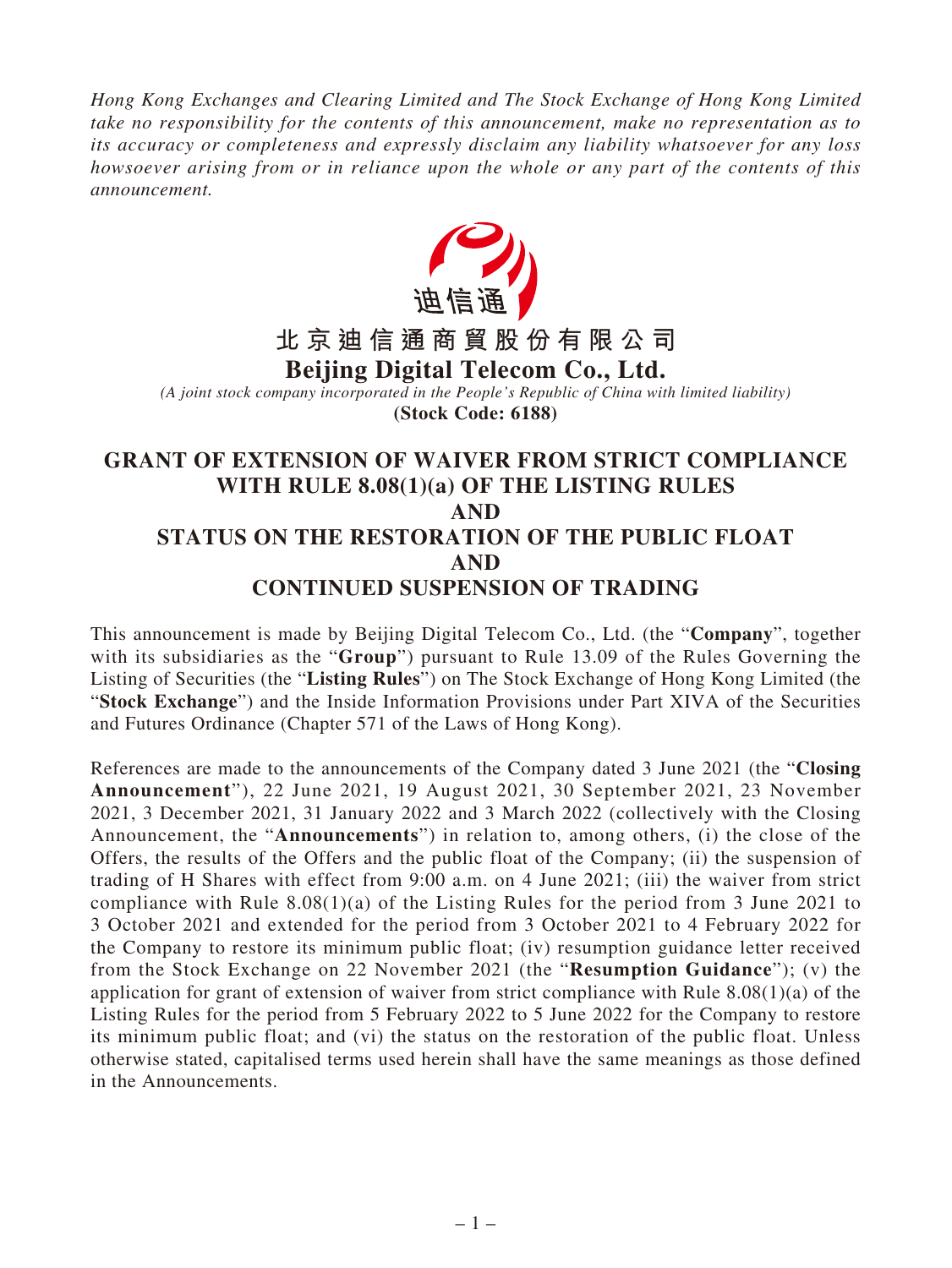## **GRANT OF EXTENSION OF WAIVER FROM STRICT COMPLIANCE WITH RULE 8.08(1)(a) OF THE LISTING RULES**

As disclosed in the announcement of the Company dated 31 January 2022, the Company applied to the Stock Exchange for an extension of temporary waiver from strict compliance with Rule 8.08(1)(a) of the Listing Rules for the period commencing from 5 February 2022 to 5 June 2022, having considered, among others, (i) the number of H Shares held by the Offeror Group, (ii) additional time and efforts that may be required for steps, including but not limited to the time required to negotiate with potential investors and to complete the Offeror Group's subsequent internal clearance process in accordance with the applicable laws and requirements, to be taken to restore the minimum public float of the Company, and (iii) the recent volatile and adverse capital market conditions. On 8 April 2022, the Stock Exchange has agreed to grant the temporary waiver to the Company under Rule 8.08(1)(a) of the Listing Rules for the period from 5 February 2022 to 5 June 2022, subject to disclosure of the temporary waiver (including details and reasons) by way of announcement.

### **STATUS ON THE RESTORATION OF PUBLIC FLOAT**

The Company has been informed by the Offeror Group that the Offeror Group and its financial advisers have been approaching and communicating with potential investors from various industries with a view of restoring the Company's minimum public float as required under Rule 8.08(1)(a) of the Listing Rules as soon as possible.

As at the date of this announcement, 67,702,488 H Shares, representing approximately 9.24% of the issued Shares, are held by the public (within the meaning of the Listing Rules). Accordingly, the minimum public float requirement of 25% as set out in Rule 8.08(1)(a) of the Listing Rules remains unsatisfied.

### **CONTINUED SUSPENSION OF TRADING**

At the request of the Company, trading in the H Shares has been suspended with effect from 9:00 a.m. on 4 June 2021 and will remain suspended until further notice.